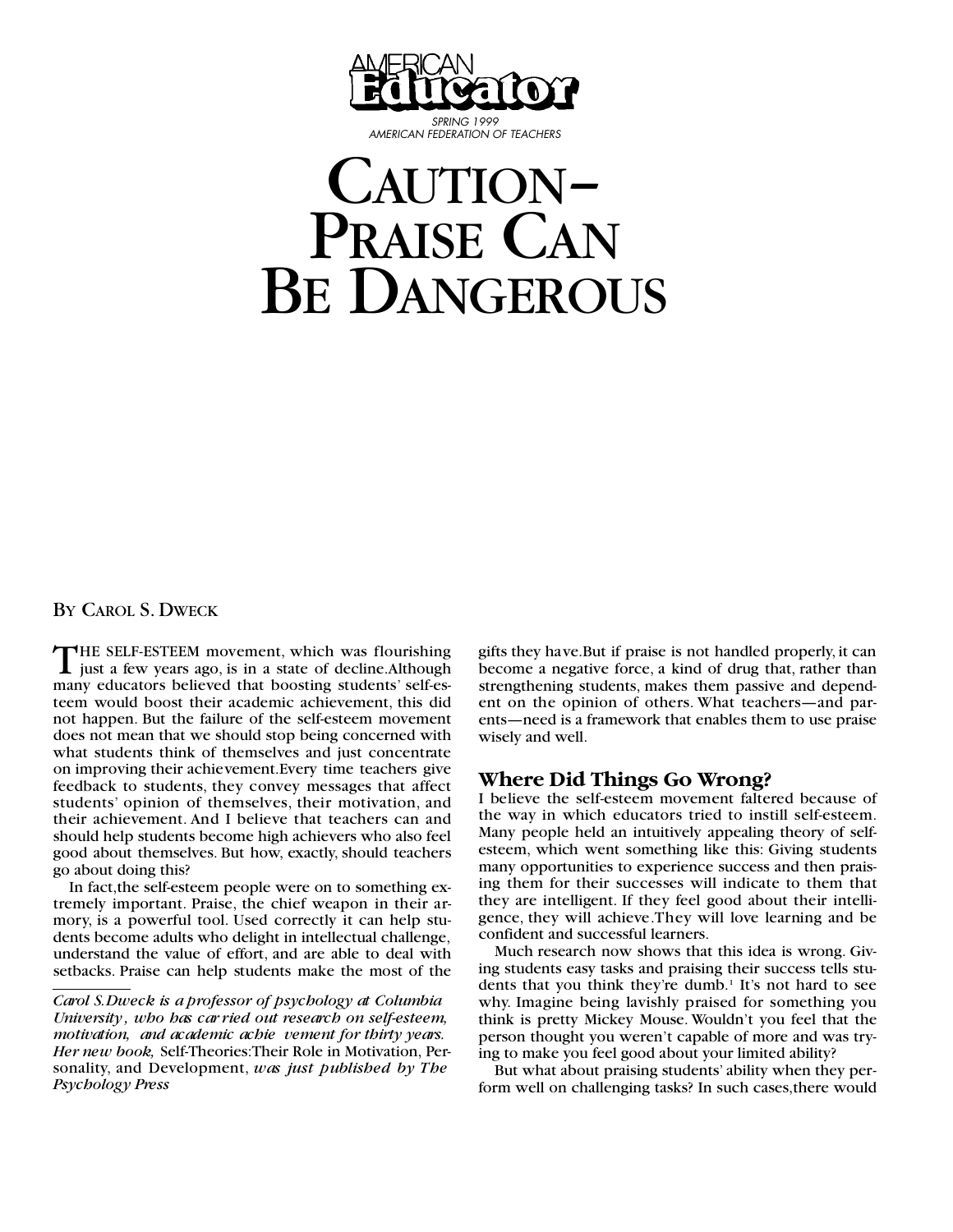be no question of students' thinking you were just trying to make them feel good. Melissa Kamins, Claudia Mueller, and I decided to put this idea to the test.

Mueller and I had already found, in a study of the relationship between parents' beliefs and their children's expectations, that 85 percent of parents thought they needed to praise their children's intelligence in order to assure them that they were smart.<sup>2</sup> We also knew that many educators and psychologists thought that praising children for being intelligent was of great benefit.Yet in almost 30 years of research, I had seen over and over that children who had maladaptive achievement patterns were already obsessed with their intelligence—and with proving it to others. The children worried about how smart they looked and feared that failing at some task—even a relatively unimportant one—meant they were dumb.They also worried that having to work hard in order to succeed at a task showed they were dumb.Intelligence seemed to be a label to these kids, a feather in their caps, rather than a tool that,with effort,they could become more skillful in using.

In contrast, the more adaptive students focused on the process of learning and achieving. They weren't worried about their intelligence and didn't consider every task a measure of it. Instead, these students were more likely to concern themselves with the effort and strategies they needed in order to master the task. We wondered if praising children for being intelligent, though it seemed like a positive thing to do, could hook them into becoming dependent on praise.

#### **Praise for Intelligence**

Claudia Mueller and I conducted six studies, with more than 400 fifth-grade students, to examine the effects of praising children for being intelligent.<sup>3</sup> The students were from different parts of the country (a Midwestern town and a large Eastern city) and came from varied e thnic, racial, and socioeconomic backgrounds. Each of the studies involved several tasks, and all began with the students working, one at a time, on a puzzle task that was challenging but easy enough for all of them to do quite well. After this first set, we praised one-third of the children for their *intelligence*. They were told: "Wow, you got x number correct. That's a really good score. You must be smart at this." One-third of the children were also told that they got a very good score, but they were praised for their *effort:* "You must have worked really hard." The final third were simply praised for their *performance*, with no comment on why they were successful. Then, we looked to see the effects of these different types of praise across all six studies.

We found that after the first trial (in which all of the students were successful) the three groups responded similarly to questions we asked them. They enjoyed the task equally, were equally eager to take the problems home to practice, and were equally confident about their future performance.

In several of the studies, as a followup to the first trial, we gave students a choice of different tasks to work on next.We asked whether they wanted to try a challenging task from which they could learn a lot (but at which they

might not succeed) or an easier task (on which they were sure to do well and look smart).

The majority of the students who had received praise for being intelligent the first time around went for the task that would allow them to keep on looking smart.Most of the students who had received praise for their effort (in some studies,as many as 90 percent) wanted the challenging learning task.(The third group, the students who had not been praised for intelligence or effort, were right in the middle and I will not focus on them.)

These findings suggest that when we praise children for their intelligence, we are telling them that this is the name of the game: Look smart; don't risk making mistakes. On the other hand,when we praise children for the effort and hard work that leads to achievement, they want to keep engaging in that process.They are not diverted from the task of learning by a concern with how smart they might—or might not—look.

#### **The Impact of Difficulty**

Next, we gave students a set of problems that were harder and on which they didn't do as well. Afterwards, we repeated the questions we had asked after the first task: How much had they enjoyed the task? Did they want to take the problems home to practice? And how smart did they feel? We found that the students who had been praised for being intelligent did not like this second task and were no longer interested in taking the problems home to practice.What's more, their difficulties led them to question their intelligence. In other words, the same students who had been told they were smart when they succeeded now felt dumb because they had encountered a setback.They had learned to measure themselves from what people said about their performance,and they were dependent on continuing praise in order to maintain their confidence.

In contrast, the students who had received praise for their effort on the easier task liked the more difficult task just as much even though they missed some of the problems. In fact, many of them said they liked the harder problems even more than the easier ones, and they were even more eager to take them home to practice. It was wonderful to see.

Moreover, these youngsters did not think that the difficulty of the task (and their relative lack of success) reflected on their intelligence. They thought, simply, that they had to make a greater effort in order to succeed. Their interest in taking problems home with them to practice on presumably reflected one way they planned to do this.

Thus, the students praised for effort were able to keep their intellectual self-esteem in the face of setbacks.They still thought they were smart; they still enjoyed the challenge; and they planned to work toward future success. The students who had been praised for their intelligence received an initial boost to their egos, but their view of themselves was quickly shaken when the going got rough.

As a final test, we gave students a third set of problems that were equal in difficulty to the first set—the one on which all the students had been successful. The results were striking. Although all three groups had performed

*2*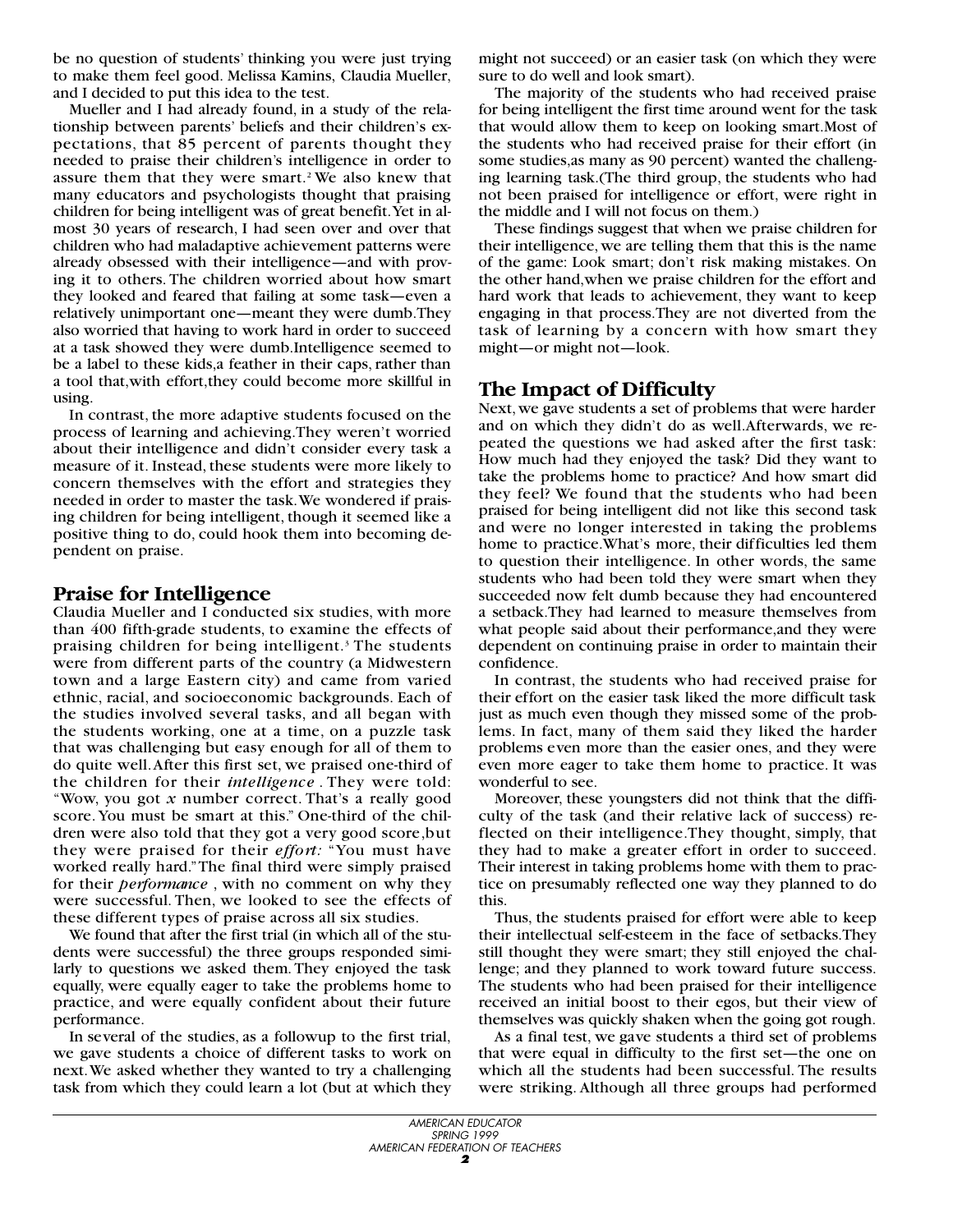equally well on the first trial, the students who had received praise for their intelligence (and who had been discouraged by their poor showing on the second trial) now registered the worst performance of the three groups. Indeed, they did significantly worse than they had on the first trial.In contrast,students who were praised for working hard performed the best of the three groups and significantly better than they had originally. So the different kinds of praise apparently affected not just what students thought and felt, but also how well they were able to perform.

Given what we had already seen, we reasoned that when students see their performance as a measure of their intelligence, they are likely to feel stigmatized when they perform poorly and may even try to hide the fact. If, however, students consider a poor performance a temporary setback, which merely reflects how much effort they have put in or their current level of skill, then it will not be a stigma. To test this idea, we gave students the opportunity to tell a student at another school about the task they had just completed by writing a brief description on a prepared form. The form also asked them to report their score on the second, more difficult trial.

More than 40 percent of the students who had been praised for their intelligence lied about their score (to improve it, of course).They did this even though they were reporting their performance to an anonymous peer whom they would never meet. Very few of the students in the other groups exaggerated their performance.This suggests that when we praise students for their intelligence, failure becomes more personal and therefore more of a disgrace. As a result, students become less able to face and therefore deal with their setbacks.

#### **The Messages We Send**

Finally, we found that following their experiences with the different kinds of praise, the students believed different things about their intelligence.Students who had received praise for being intelligent told us they thought of intelligence as something innate—a capacity that you just had or didn't have. Students who had been praised for effort told us they thought of intelligence more in terms of their skills,knowledge,and motivation—things over which they had some control and might be able to enhance.

And these negative effects of praising for intelligence were just as strong (and sometimes stronger) for the highachieving students as for their less successful peers. Perhaps it is even easier to get these youngsters invested in looking smart to others. Maybe they are even more attuned to messages from us that tell them we value them for their intellects.

How can one sentence of praise have such powerful and pervasive effects? In my research,I have been amazed over and over again at how quickly students of all ages pick up on messages about themselves—at how sensitive they are to suggestions about their personal qualities or about the meaning of their actions and experiences.The kinds of praise (and criticism) students receive from their teachers and parents tell them how to think about what they do—and what they are.

This is why we cannot simply forget about students' feelings, their ideas about themselves and their motivation, and just teach them the "facts." No matter how objective we try to be, our feedback conveys messages about what we think is important, what we think of them, and how they should think of themselves. These messages, as we have seen, can have powerful effects on many things including performance. And it should surprise no one that this susceptibility starts very early.

Melissa Kamins and I found it in kindergarten children.<sup>4</sup> Praise or criticism that focused on children's personal traits (like being smart or good) created a real vulnerability when children hit setbacks. They saw setbacks as showing that they were bad or incompetent and they were unable to respond constructively. In contrast, praise or criticism that focused on children's strategies or the efforts they made to succeed left them hardy, confident, and in control when they confronted setbacks. A setback did not mean anything bad about them or their personal qualities. It simply meant that something needed to be done, and they set about doing it. Again, a focus on process allowed these young children to maintain their self-esteem and to respond constructively when things went wrong.

# **Ways of Praising**

There are many groups whose achievement is of particular interest to us:minorities, females,the gifted,the underachieving,to name a few.The findings of these studies will tell you why I am so concerned that we not try to encourage the achievement of our students by praising their intelligence.When we worry about low-achieving or vulnerable students, we may want to reassure them they're smart.When we want to motivate high-achieving students, we may want to spur them on by telling them they 're gifted.Our research says:Don't do that.Don't get students so invested in these labels that they care more about keeping the label than about learning.Instead of empowering students, praise is likely to render students passive and dependent on something they believe they can't control.And it can hook them into a system in which setbacks signify incompetence and effort is recognized as a sign of weakness rather than a key to success.

This is not to say that we shouldn't praise students.We can praise as much as we please when they learn or do well, but we should wax enthusiastic about their strategies,not about how their performance reveals an attribute they are likely to view as innate and beyond their control. We can rave about their effort,their concentration,the effectiveness of their study strategies, the interesting ideas they came up with, the way they followed through. We can ask them questions that show an intelligent appreciation of their work and what they put into it.We can enthusiastically discuss with them what they learned. This, of course, requires more from us than simply telling them that they are smart, but it is much more appreciative of their work, much more constructive,and it does not carry with it the dangers I've been describing.

What about the times a student really impresses us by doing something quickly, easily—and perfectly? Isn't it appropriate to show our admiration for the child's ability?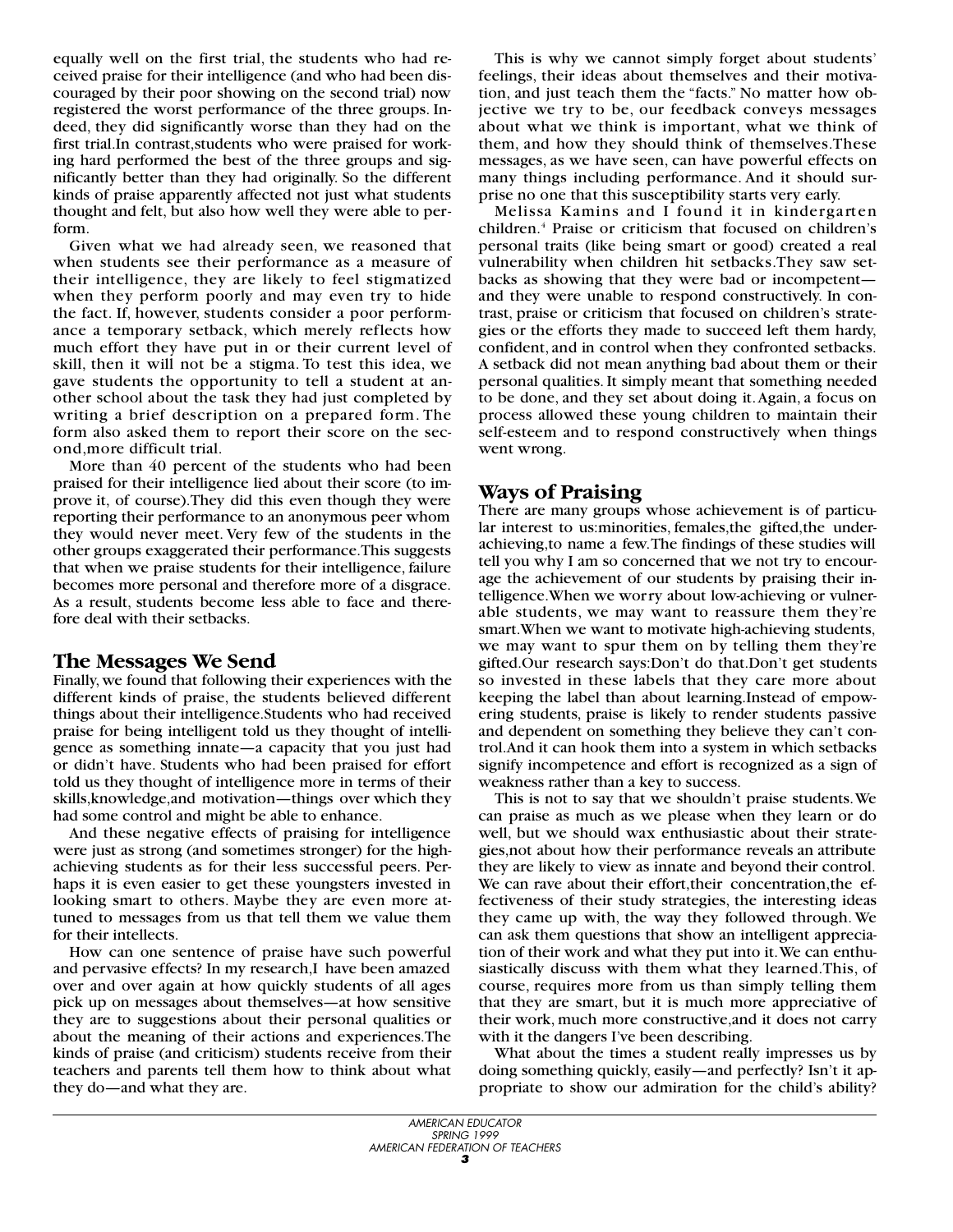My honest opinion is that we should not. We should not be giving students the impression that we place a high value on their doing perfect work on tasks that are easy for them. A better approach would be to apologize for wasting their time with something that was too easy, and move them to something that is more challenging.When students make progress in or master that more challenging work, that's when our admiration—for their efforts should come through.

# **A Challenging Academic Transition**

The studies I have been talking about were carried out in a research setting. Two other studies<sup>5</sup> tracked students with these different viewpoints in a real-life situation, as they were making the transition to junior high school and during their first two years of junior high.This is a point at which academic work generally becomes more demanding than it was in elementary school, and many students stumble.The studies compared the attitudes and achievement of students who believed that intelligence is a fixed quantity with students who believed that they could develop their intellectual potential.We were especially interested in any changes in the degree of success students experienced in junior high school and how they dealt with these changes. For the sake of simplicity, I will combine the results from the two studies, for they showed basically the same thing.

First, the students who believed that intelligence is fixed did indeed feel that poor performance meant they were dumb. Furthermore, they reported, in significantly greater numbers than their peers,that if they did badly on a test, they would seriously consider cheating the next time. This was true even for students who were highly skilled and who had a past record of high achievement.

Perhaps even worse, these students believed that having to make an effort meant they were dumb—hardly an attitude to foster good work habits.In fact,these students reported that even though school achievement was very important to them,one of their prime goals in school was to exert as little effort as possible.

In contrast to the hopelessly counterproductive attitude of the first group, the second group of students, those who believed that intellectual potential can be developed, felt that poor performance was often due to a lack of effort, and it called for more studying. They saw effort as worthwhile and important—something necessary even for genuises if they are to realize their potential.

So once again, for those who are focused on their fixed in telligence and its adequacy, set backs and even effort bring a loss of face and self-esteem. But challenges, setbacks, and effort are not threatening to the self-esteem of those who are concerned with developing their potential; they represent opportunities to learn. In fact, many of these students told us that they felt smartest when things were difficult; they gained self-esteem when they applied themselves to meeting challenges.

What about the academic achievement of the two groups making the transition to junior high school? In both studies, we saw that students who believed that intelligence was fixed and was manifest in their performance did more poorly than they had in elementary school.Even

many who had been high achievers did much less well.Included among them were many students who entered junior high with high intellectual self-esteem. On the other hand,the students who believed that intellectual potential could be developed showed, as a group, clear gains in their class standing, and many blossomed intellectually. The demands of their new environment, instead of causing them to wilt because they doubted themselves, encouraged them to roll up their sleeves and get to work.

These patterns seem to continue with students entering college. Research with students at highly selective universities found that,although they may enter a situation with equal self-esteem, optimism, and past achievement, students respond to the challenge of college differently: Students in one group by measuring themselves and losing confidence; the others by figuring out what it takes and doing it. $6$ 

## **Believing and Achieving**

Some of the research my colleagues and I have carried out suggests that it is relatively easy to modify the views of young children in regard to intelligence and effort in a research setting. But is it possible to influence student attitudes in a real-life setting? And do students become set in their beliefs as they grow older? Some exciting new research shows that even college students' views about intelligence and effort can be modified—and that these changes will affect their level of academic achievement.<sup>7</sup> In their study,Aronson and Fried taught minority students at a prestigious university to view their intelligence as a potentiality that could be developed through hard work. For example, they created and showed a film that explained the neural changes that took place in the brain every time students confronted difficulty by exerting effort.The students who were instructed about the relationship between intelligence and effort went on to earn significantly higher grades than their peers who were not. This study, like our intelligence praise studies, shows that  $(1)$  students' ideas about their intelligence can be influenced by the messages they receive, and (2) when these ideas change, changes in performance can follow.

But simply getting back to basics and enforcing rigorous standards—which some students will meet and some will not—won't eliminate the pitfalls I have been describing. This approach may convey, even more forcefully, the idea that intelligence is a gift only certain students possess.And it will not, in itself, teach students to value learning and focus on the *process* of achievement or how to deal with obstacles.These students may, more than ever, fear failure because it takes the measure of their intelligence.

# **A Diff e rent Framework**

Our research suggests another approach.Instead of trying to convince our students that they are smart or simply enforcing rigorous standards in the hopes that doing so will create high motivation and achievement, teachers should take the following steps: first, get students to focus on their potential to learn; second, teach them to value challenge and learning over looking smart; and third, teach them to concentrate on effort and learning processes in the face of obstacles.